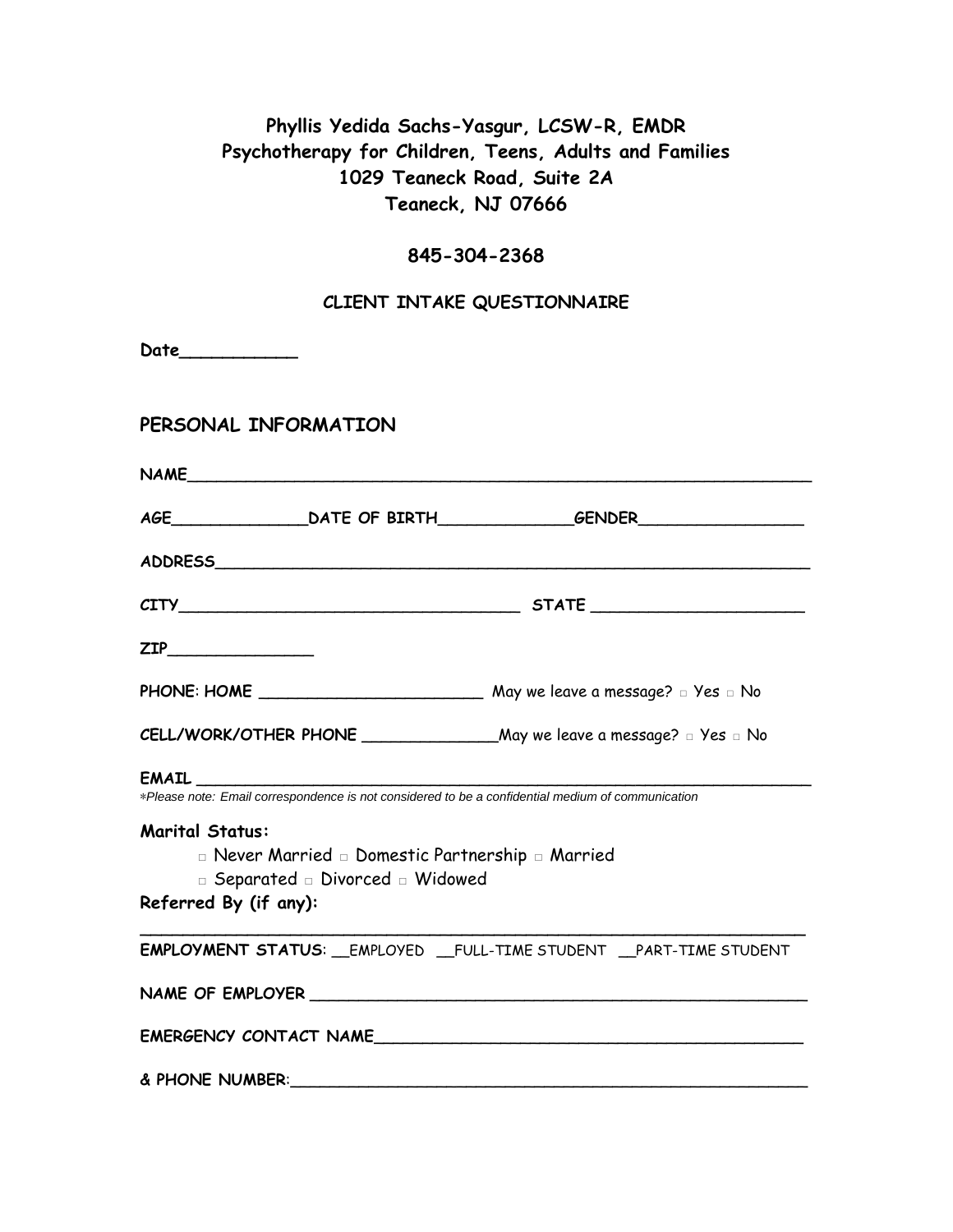## **INSURANCE INFORMATION**

| INSURED'S NAME (If different from above)          |                                                                       |  |
|---------------------------------------------------|-----------------------------------------------------------------------|--|
| POLICY HOLDER'S ADDRESS (If different from above) | CLIENT'S RELATIONSHIP TO INSURED: __ SELF __ SPOUSE __ CHILD __ OTHER |  |
|                                                   |                                                                       |  |
|                                                   | $CITY$ STATE $ZIP$                                                    |  |
|                                                   |                                                                       |  |
|                                                   |                                                                       |  |
|                                                   |                                                                       |  |
|                                                   |                                                                       |  |
| INSURANCE ADDRESS                                 |                                                                       |  |
|                                                   | (From back of Insurance Card)<br>$CITY$ $STATE$ $ZIP$                 |  |
|                                                   |                                                                       |  |
|                                                   |                                                                       |  |
| SECONDARY INSURANCE (IF APPLICABLE):              |                                                                       |  |
| <b>INSURED'S NAME</b>                             |                                                                       |  |
|                                                   |                                                                       |  |
|                                                   |                                                                       |  |
|                                                   |                                                                       |  |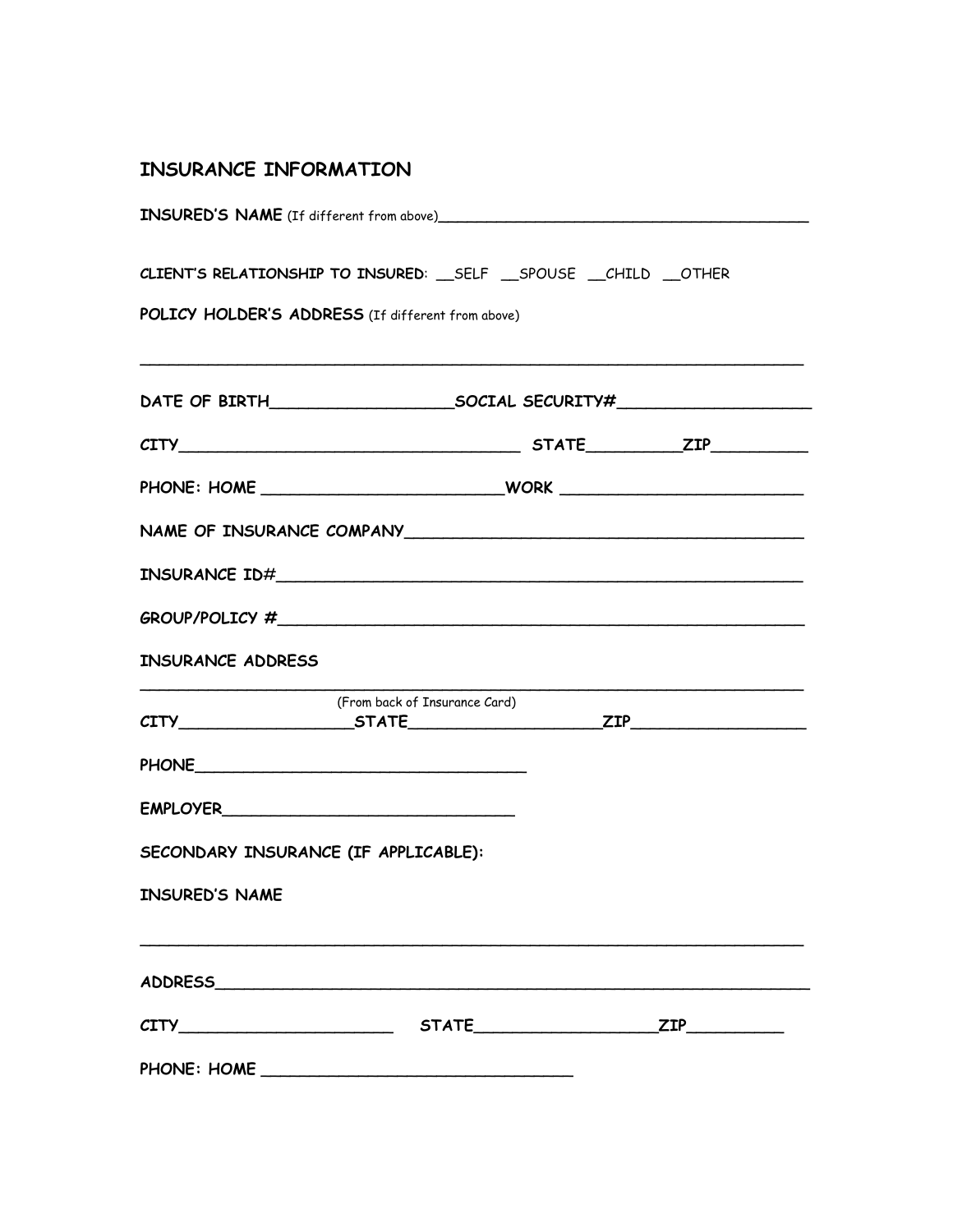| WORK                          |  |
|-------------------------------|--|
|                               |  |
| SECONDARY INSURANCE, if any   |  |
|                               |  |
|                               |  |
| <b>GROUP/POLICY</b>           |  |
|                               |  |
|                               |  |
| (From back of Insurance Card) |  |
|                               |  |
|                               |  |
|                               |  |
|                               |  |
| <b>OFFICE USE</b>             |  |
| $Dx$ :                        |  |
| CPT:                          |  |

| -<br>Fee: | FIRST DATE OF |  |
|-----------|---------------|--|
|           |               |  |

| SERVICE: |  |
|----------|--|
|          |  |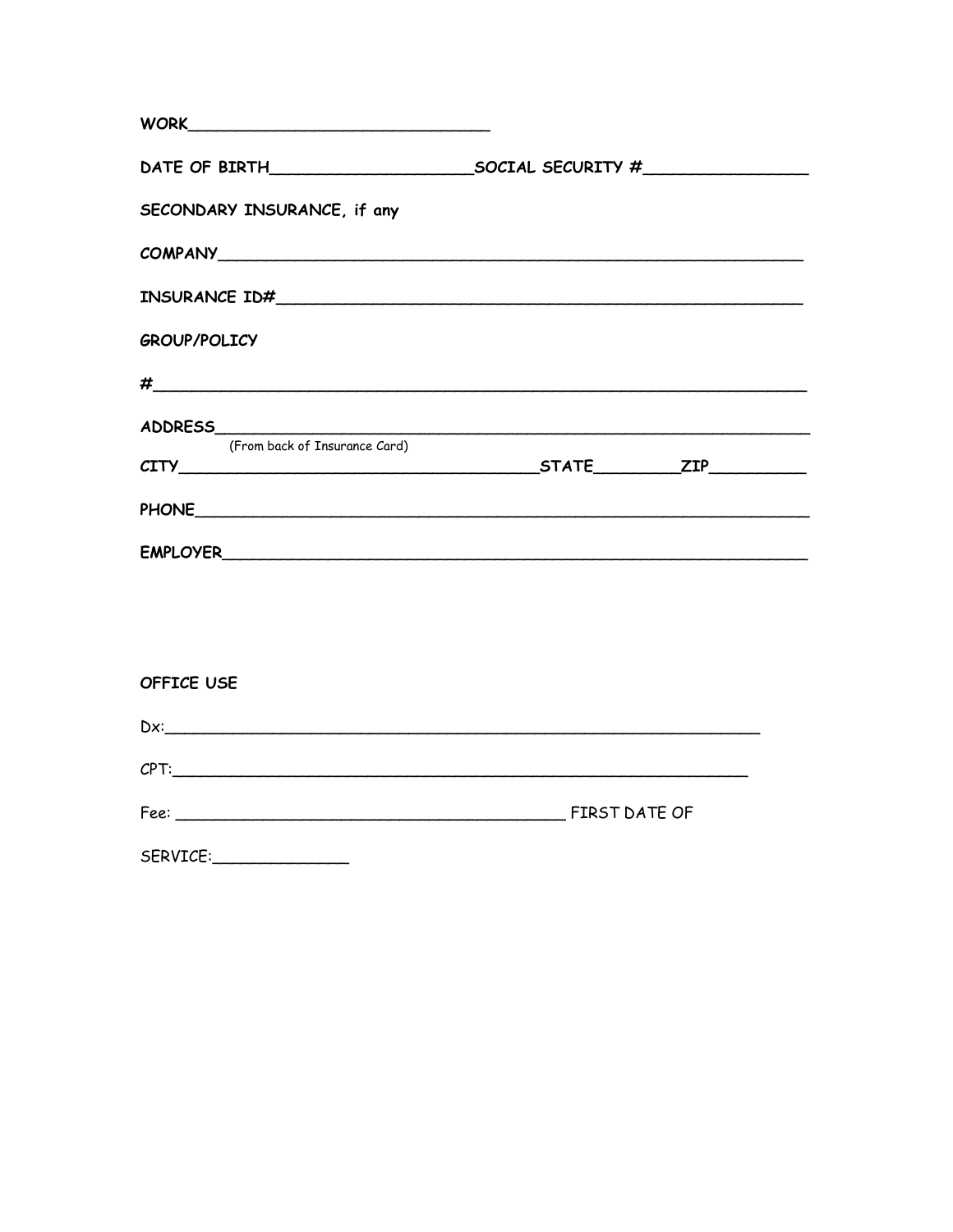### **GENERAL HEALTH/MENTAL HEALTH INFORMATION**

Have you previously received any type of mental health services (psychotherapy, psychiatric services, etc.)?

\_\_\_\_\_\_\_\_\_\_\_\_\_\_\_\_\_\_\_\_\_\_\_\_\_\_\_\_\_\_\_\_\_\_\_\_\_\_\_\_\_\_\_\_\_\_\_\_\_\_\_\_\_\_\_\_\_\_\_\_\_\_

\_\_\_\_\_\_\_\_\_\_\_\_\_\_\_\_\_\_\_\_\_\_\_\_\_\_\_\_\_\_\_\_\_\_\_\_\_\_\_\_\_\_\_\_\_\_\_\_\_\_\_\_\_\_\_\_\_\_\_\_\_\_ \_\_\_\_\_\_\_\_\_\_\_\_\_\_\_\_\_\_\_\_\_\_\_\_\_\_\_\_\_\_\_\_\_\_\_\_\_\_\_\_\_\_\_\_\_\_\_\_\_\_\_\_\_\_\_\_\_\_\_\_\_\_

\_\_\_\_\_\_\_\_\_\_\_\_\_\_\_\_\_\_\_\_\_\_\_\_\_\_\_\_\_\_\_\_\_\_\_\_\_\_\_\_\_\_\_\_\_\_\_\_\_\_\_\_\_\_\_\_\_\_\_\_\_\_ \_\_\_\_\_\_\_\_\_\_\_\_\_\_\_\_\_\_\_\_\_\_\_\_\_\_\_\_\_\_\_\_\_\_\_\_\_\_\_\_\_\_\_\_\_\_\_\_\_\_\_\_\_\_\_\_\_\_\_\_\_\_

\_\_\_\_\_\_\_\_\_\_\_\_\_\_\_\_\_\_\_\_\_\_\_\_\_\_\_\_\_\_\_\_\_\_\_\_\_\_\_\_\_\_\_\_\_\_\_\_\_\_\_\_\_\_\_\_\_\_\_\_\_\_

□ No □ Yes, previous therapist/practitioner:

Are you currently taking any prescription medication?  $□$  Yes  $□$  No If yes, please list:

Have you ever been prescribed psychiatric medication? □ Yes □ If yes, please list and provide dates:

Name of your psychiatrist or psycho pharmacologist

Phone **\_\_\_\_\_\_\_\_\_\_\_\_\_\_\_\_\_\_\_\_\_\_\_\_\_\_\_\_\_\_\_\_\_\_\_\_\_\_**

Name of your Physician **comparison** Phone Number \_\_\_\_\_\_\_\_\_\_\_\_\_\_\_\_

How would you rate your current physical health? (Please circle one) Poor Unsatisfactory Satisfactory Good Very good Please list any specific health problems you are currently experiencing:

History of previous hospitalizations: Date:\_\_\_\_\_\_\_\_\_\_\_\_\_\_Problem\_\_\_\_\_\_\_\_\_\_\_\_\_\_\_\_\_\_\_\_\_\_\_\_\_\_\_\_\_\_\_\_\_\_\_\_\_ Date:\_\_\_\_\_\_\_\_\_\_\_\_\_\_Problem\_\_\_\_\_\_\_\_\_\_\_\_\_\_\_\_\_\_\_\_\_\_\_\_\_\_\_\_\_\_\_\_\_\_\_\_\_

 $\mathcal{L}_\text{max}$  , and the set of the set of the set of the set of the set of the set of the set of the set of the set of the set of the set of the set of the set of the set of the set of the set of the set of the set of the \_\_\_\_\_\_\_\_\_\_\_\_\_\_\_\_\_\_\_\_\_\_\_\_\_\_\_\_\_\_\_\_\_\_\_\_\_\_\_\_\_\_\_\_\_\_\_\_\_\_\_\_\_\_\_\_\_\_\_\_\_\_

How would you rate your current sleeping habits? (Please circle or underline one) Poor Unsatisfactory Satisfactory Good Very good

Please list any specific sleep problems you are currently experiencing: